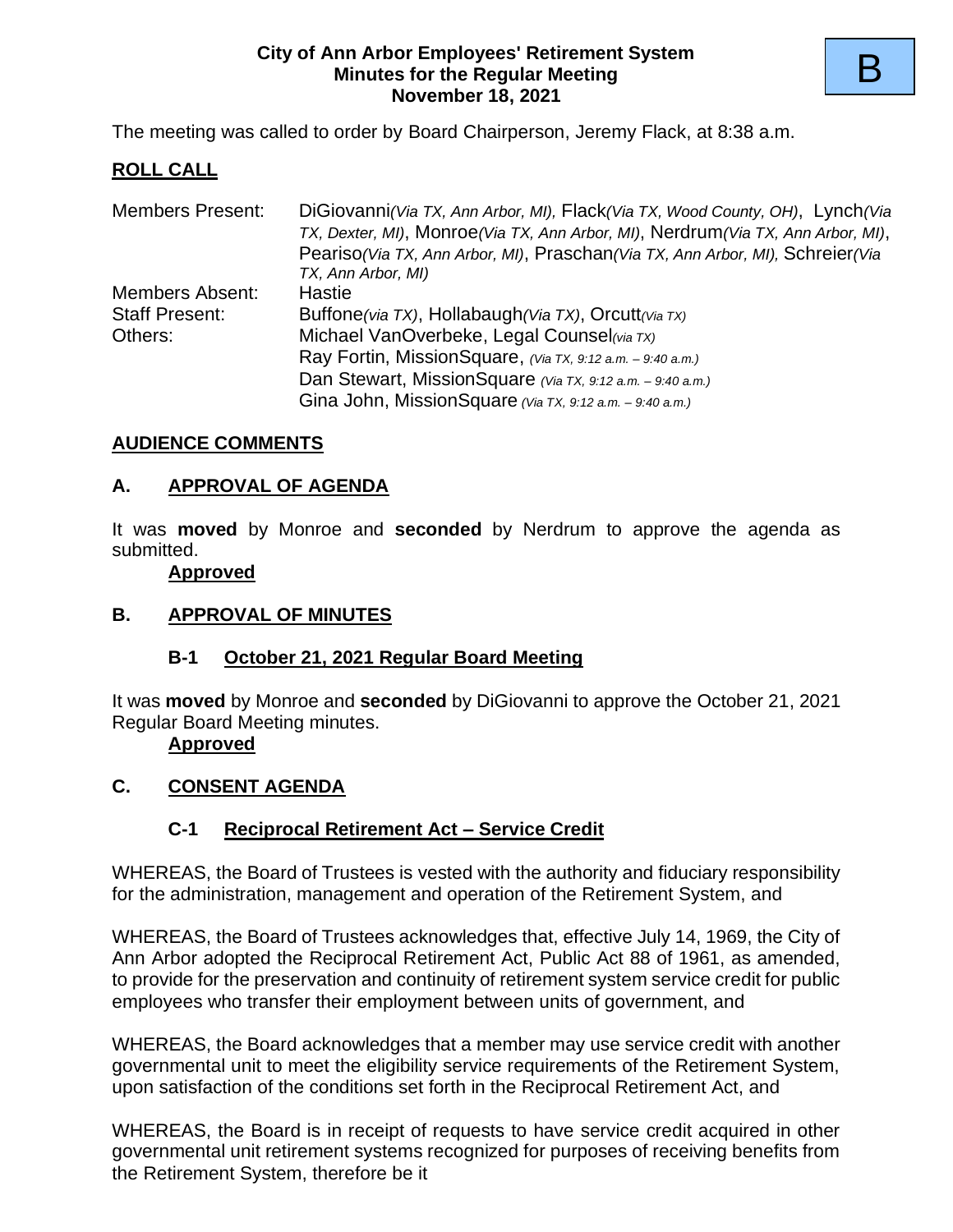RESOLVED, that the Board of Trustees hereby certifies that the following member(s) of the Retirement System have submitted the requisite documentation for the recognition of reciprocal retirement credit:

| <b>Name</b>             | <b>Classification</b> | <b>Plan</b> | <b>Reciprocal</b><br><b>Service Credit</b> | <b>Prior Reciprocal</b><br><b>Retirement Unit</b> |
|-------------------------|-----------------------|-------------|--------------------------------------------|---------------------------------------------------|
| <b>Zachary Allen</b>    | Police                | Traditional | 12 Years, 8 Months                         | City of Ypsilanti                                 |
| Tara Berishaj           | Police                | Traditional | 3 Years, 11.5 Months                       | <b>Livingston County</b>                          |
| <b>Matthew McCallum</b> | Police                | Traditional | 7.5 Months                                 | City of Livonia                                   |
| Jason Polger            | Police                | Traditional | 11 Years, 10.5 Months                      | <b>Washtenaw County</b>                           |

RESOLVED, that the Board of Trustees notes that pursuant to the Reciprocal Retirement Act, said reciprocal retirement credit may only be used for purposes of meeting the retirement eligibility requirements of the Retirement System and that retirement benefits will be based upon actual service rendered to the City and shall be made payable consistent with the City Charter, applicable collective bargaining agreements, Retirement System policies/procedures, and applicable laws (specifically, MCL Public Act 88 of 1961, as amended), and further

RESOLVED, that a copy of this resolution shall be provided to the appropriate City and Union representatives and interested parties.

It was **moved** by Nerdrum and **seconded** by Peariso to approve the consent agenda as presented.

#### **Approved**

## **D. ACTION ITEMS**

## **D-1 Single Candidate Election**

Dave Monroe was the only employee to complete a Declaration of Candidacy Form for the 2021 Police Member Election. Per the Board's Rules and Regulations Governing Elections of Board Trustees:

*ARTICLE IV - ELECTION*

## *A) Single Candidate Election*

*If only one candidate has filed the Declaration of Candidacy, the City Clerk's Office shall not hold the election. The Clerk shall notify the Board of Trustees that the candidate is unopposed. The Board, upon such notice, shall declare the unopposed candidate to be the Trustee for the designated term.*

Mr. Monroe's new term will begin January 1, 2022 through December 31, 2024.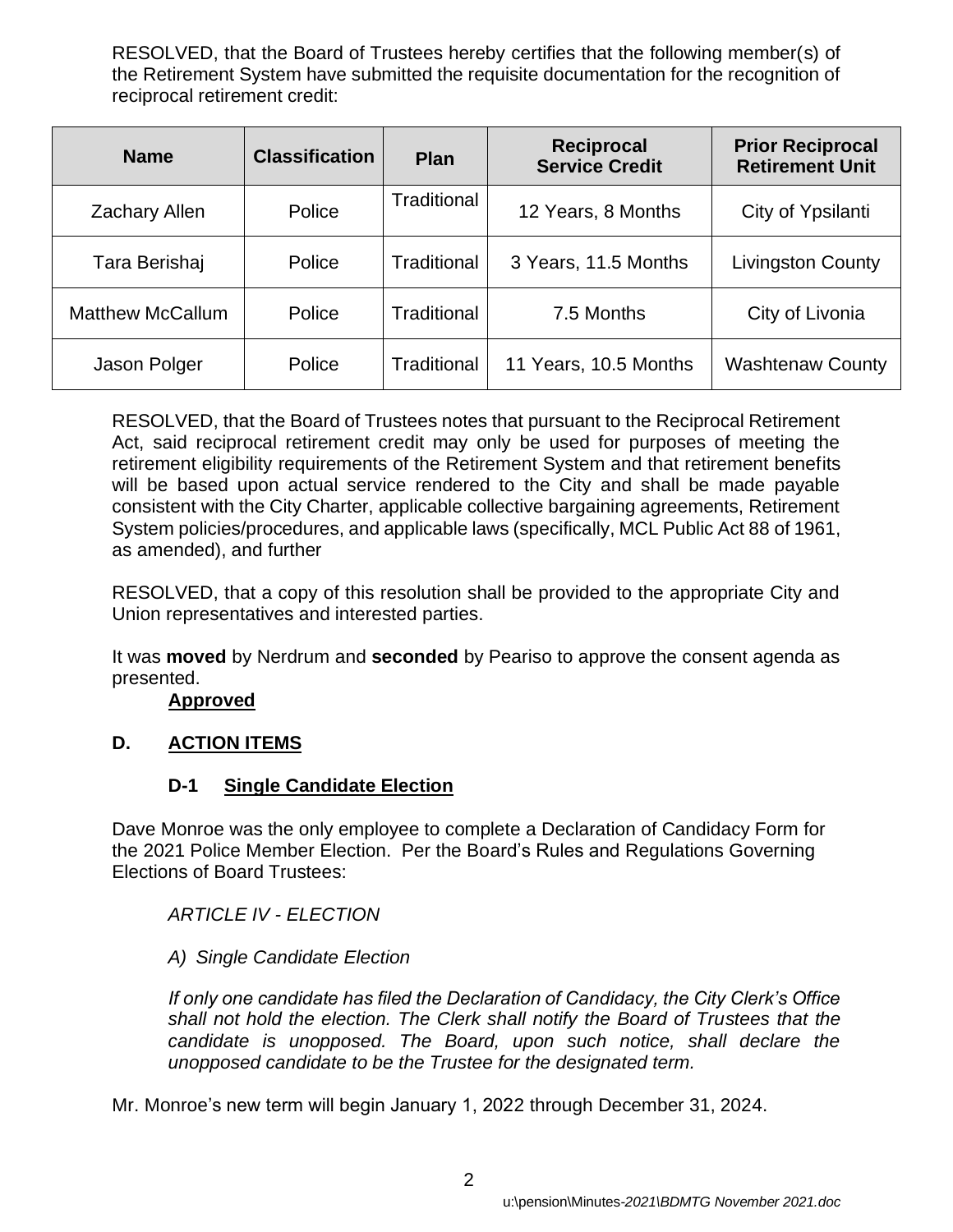It was **moved** by DiGiovanni and **seconded** by Peariso to acknowledge Mr. Monroe's reappointment to the Board of Trustees effective January 1, 2022 through December 31, 2024.

#### **Approved**

## **D-2 2022 Board Meeting Schedule**

January 20, 2022 July 21, 2022 February 17, 2022 August 18, 2022 March 17, 2022 September 15, 2022 April 21, 2022 October 20, 2022 May 19, 2022 November 17, 2022 June 16, 2022 December 15, 2022

Mr. VanOverbeke informed the Board that currently virtual meetings are not permitted under the Open Meetings Act beginning January 2022. A Bill is currently in with Legislature regarding Retirement System virtual meetings but is not expected to be reviewed until the first quarter of 2022. Staff will provide a list of possible meeting locations that provide enough space to meet safety protocols and the Board will discuss further at the December meeting.

It was **moved** by Peariso and **seconded** by Schreier to approve the 2022 Board Meeting Schedule.

#### **Approved**

## **D-3 Decision on Pension Administration Software**

Ms. Nerdrum informed the Board that Audit Committee and Staff have reviewed the RFPs, software demonstrations, had interviews with GRS and Milliman, and discussed summaries prepared by Staff. Everyone involved in the review process felt that Milliman's system was the clearly superior option. The Committee recommends hiring Milliman. The Board briefly discussed and agreed.

It was **moved** by Nerdrum and **seconded** by Monroe to approve the recommendation to hire Milliman to provide Pension Administration Software Services pending review of the contractual documents by the Board's legal counsel and any recommended additional due diligence.

#### **Approved**

## **D-4 AEW Restructure**

Ms. Orcutt informed the Board of a recent restructure with AEW. Meketa and legal have both reviewed and opined.

It was **moved** by DiGiovanni and **seconded** by Schreier to approve the AEW restructure.

## **Approved**

## **E. DISCUSSION ITEMS**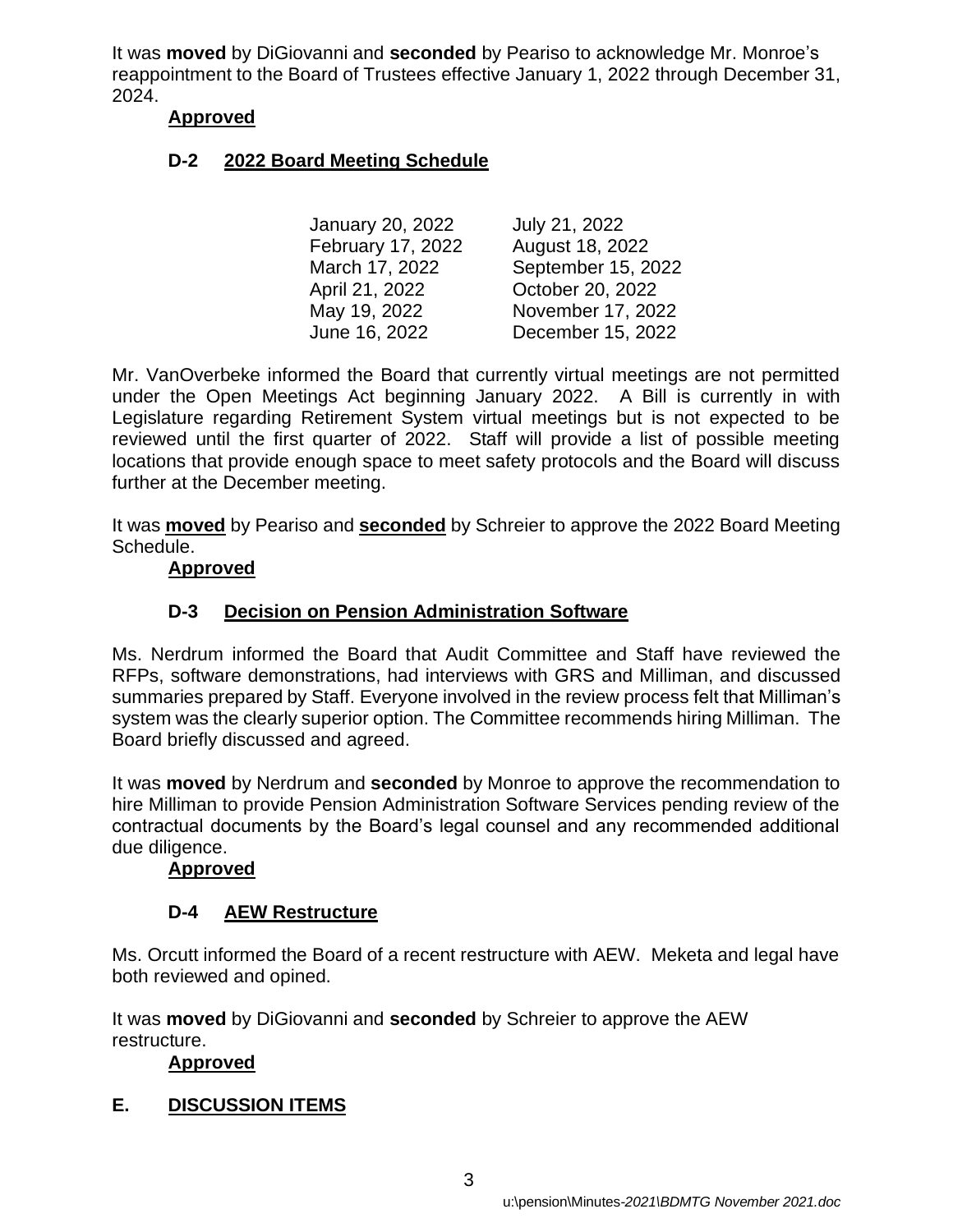## **E-1 MissionSquare Plan Investment Report for Q2 2021**

Ray Fortin, Gina John and Dan Stewart from MissionSquare were present to provide a quarterly plan review including an education overview through mid-year.

# **E-2 DC Plans RFP Discussion**

Mr. Schreier suggested to narrow the scope of the drafted RFP discussed at APC and focus only on the MissionSquare investment lineup and associated fees as an RFP will be done later which will cover the due diligence aspect. The Board discussed further with legal. It was decided to revise the RFP draft for an investment consultant to conduct both the RFP search as well as provide an analysis of the record keepers' performance. Staff will work with legal and will provide an update at the APC meeting.

# **F. REPORTS**

# **F-1 Executive Report** *– November 18, 2021*

# **DRA DISTRIBUTIONS**

DRA issued a distribution from the Growth and Income Fund VIII on 10/20/21 in the amount of **\$299,959** for the Retirement System and **\$88,223** for the VEBA consisting of gains on sales and return of capital(unrecallable).

DRA issued a distribution from the Growth and Income Fund IX on 11/15/21 in the amount of **\$137,758** for the Retirement System and **\$40,517** for the VEBA consisting of dividends netted against management fees.

DRA issued a distribution from the Growth and Income Fund X on 11/15/21 in the amount of **\$75,226** for the Retirement System and **\$50,151** for the VEBA consisting of return of capital(recallable) and dividends netted against management fees.

# **ARBORETUM CAPITAL CALLS**

Arboretum Ventures requested a capital call of our commitment to Fund V in the amount **\$440,000** for the Retirement Plan and **\$110,000** for VEBA on 11/10/21 to fund investments and management fees. With these installments, **CAAERS** will have funded 50.7 % of our total commitments of \$8,000,000 for the Retirement Plan and \$2,000,000 for the VEBA.

# **CONSTITUTION CAPITAL PARTNERS**

Ironsides Partnership Fund III issued a distribution in the amount of **\$1,566,298** for the Retirement System on 10/29/21 comprised of gains on sales netted against a call for management fees.

Ironsides Co-Investment Fund III issued a distribution in the amount of **\$170,806** for the Retirement System on 11/3/21 comprised of gains on sales netted against a call for management fees.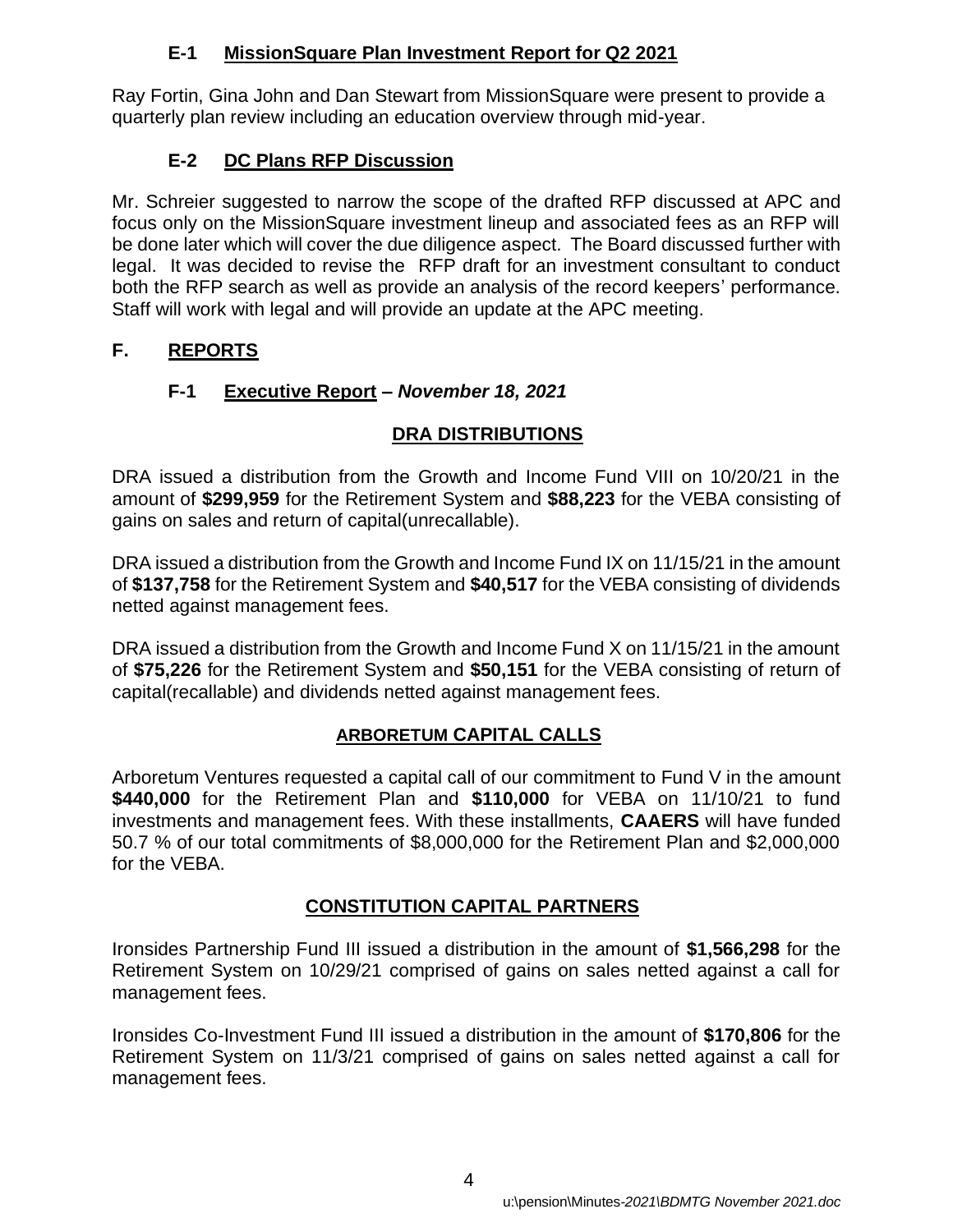#### **PENSION ADMINISTRATION SOFTWARE RFP**

The Audit Committee is making a recommendation to the Board to hire Milliman as the provider for the Pension Administration Software solution. This discussion/decision will be added as an agenda item for the Board meeting on the  $18<sup>th</sup>$ .

## **TRUSTEE ELECTION UPDATE**

Dave Monroe was the only candidate for the Police Trustee so an election will not be needed. There were two applicants for the General Trustee Representative. Ballots and election materials will be distributed on December 3 with the election on the 8<sup>th</sup> and 9<sup>th</sup>.

## **STAFF OPERATIONS/UPDATE**

The Pension Analyst processed 53 estimates, 4 non-vested calculations, 2 payouts, 3 final calculations, 3 deceased calcs and 5 pre sessions.

# **F-2 Executive Report – MissionSquare (ICMA) Update**

## **457 Balance at 11/9/21 - \$ 126,976,482 – Statistics as of 10/31/21**



## **401 Balance at 11/9/21 – \$ 3,608,596- Statistics as of 10/31/21**

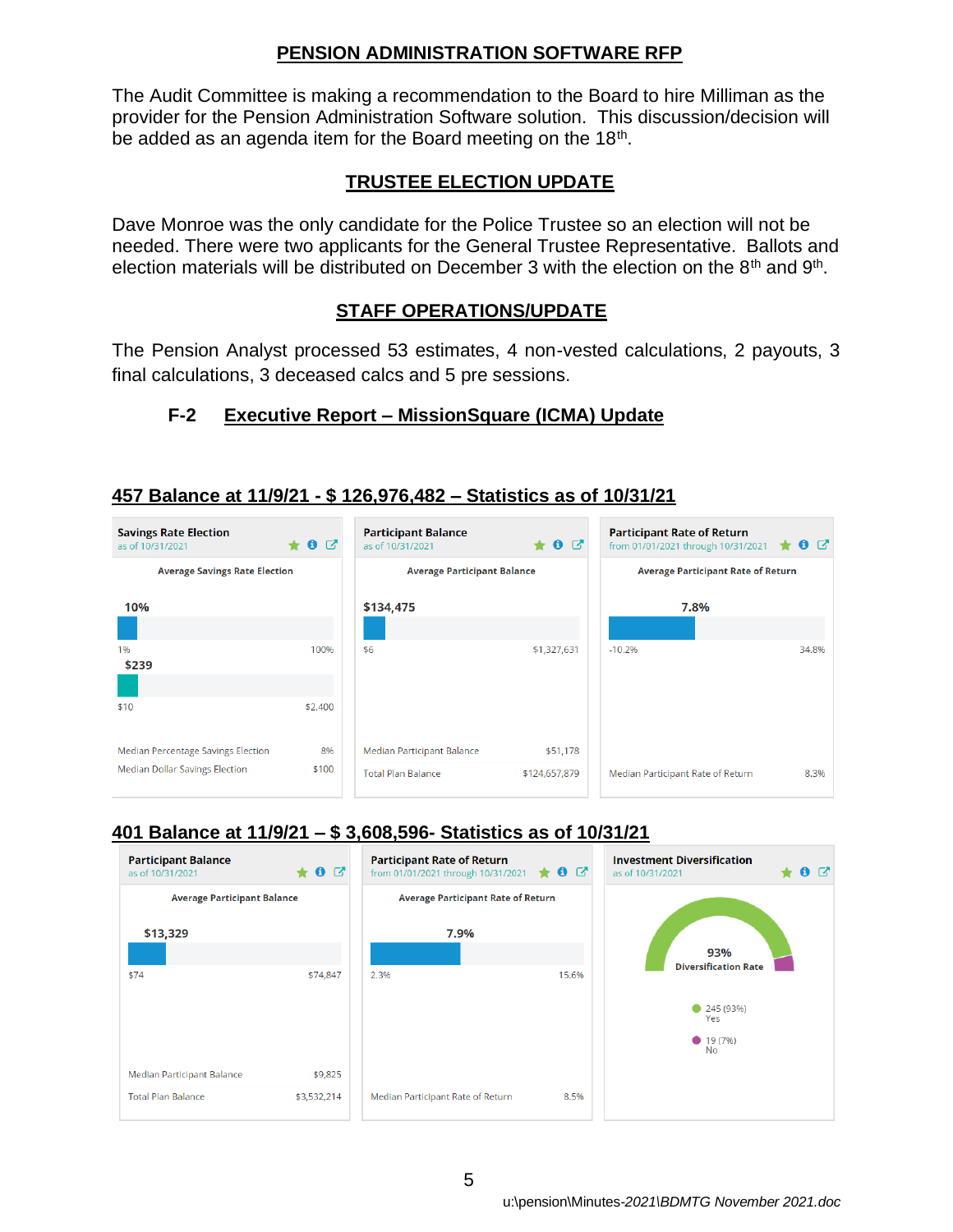## **Current Items/Education:**

The 457 and 401 contracts have been fully executed extending the term of the 401 until 1/1/2023 and incorporating the new fee structure. Note: Until the City of Ann Arbor executes the agreement for the Executive 401(a), the fee structure on all plans will remain unchanged.

Gina John conducted 7 one-on-one consultations during October 27-28, 2021. Dan Stewart will be conducting individual consultations and a webinar December 2<sup>nd</sup> and 3rd .

#### **F-3 City of Ann Arbor Employees' Retirement System Preliminary Report for the Month Ended October 31, 2021**

Maria Buffone, Accountant, submitted the Financial Report for the month ended October 31, 2021 to the Board of Trustees:

| 10/31/2021 Asset Value (Preliminary)                                                             | \$651,792,867 |
|--------------------------------------------------------------------------------------------------|---------------|
| 9/30/2021 Asset Value (Audited by Northern)                                                      | \$631,138,003 |
| Calendar YTD Increase/Decrease in Assets<br>(excludes non-investment receipts and disbursements) | \$83,959,113  |
| <b>Percent Gain <loss></loss></b>                                                                | 14.4%         |
| November 17, 2021 Asset Value                                                                    | \$651,040,342 |

## **F-4 Investment Policy Committee Minutes –** *November 2, 2021*

Following are the Investment Policy Committee minutes from the meeting convened at 3:11 p.m. on November 2, 2021:

*Member(s) Present: DiGiovanni(via TX, Livonia, MI), Monroe(via TX, Ann Arbor, MI) Member(s) Absent: Flack, Hastie, Praschan Other Trustees Present: None Staff Present: Buffone(via TX), Hollabaugh(via TX), Orcutt(via TX) Others Present: John Harris(via TX), Meketa Investment Group Keith Beaudoin(via TX), Meketa Investment Group*

*The meeting was called to order without a quorum. The Meketa materials were reviewed for informational purposes.*

# *ECONOMIC AND MARKET UPDATE DATA AS OF SEPTEMBER 30, 2021*

*Mr. Beaudoin provided an economic update reviewing the market returns, sector returns, breakeven inflation, and the impact of the pandemic.*

# *EXECUTIVE SUMMARY*

*The Board will approve a new asset allocation for VEBA at the November Board meeting. Private equity fund of funds is the next search for the ERS and VEBA.*

## *RETIREMENT SYSTEM*

*Act 314 Compliance Review: Mr. Beaudoin reviewed the Act 314 Compliance, stating that all investments are currently in compliance.*

2021 Performance<sub>R</sub>Update: *September 30, 2021 Performance Update: As of September 30, 2021, the*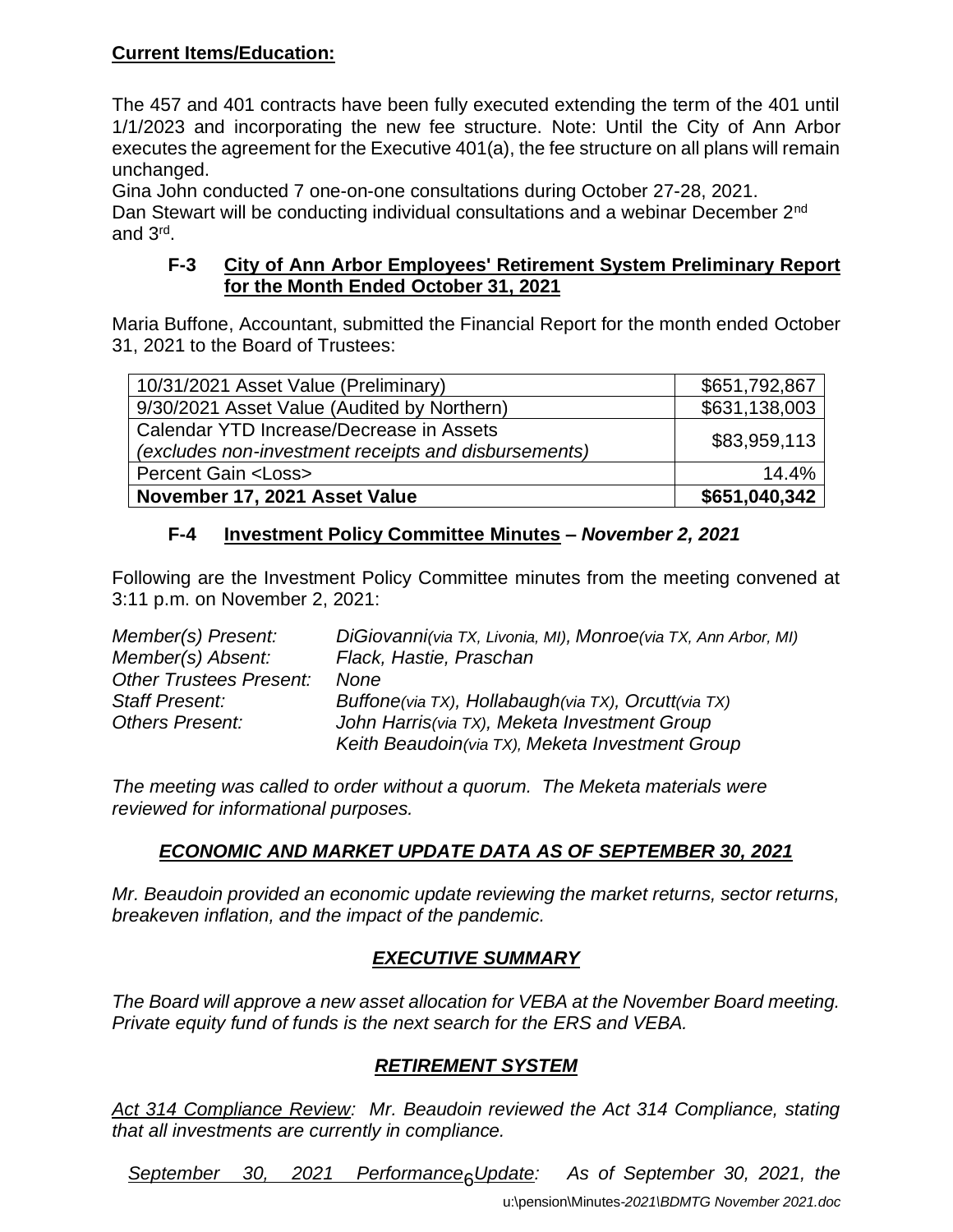*balance of the Funds was \$631,406,466 for ERS. Fiscal Year to Date performance was 0.6% for ERS net of fees.* 

#### *VEBA*

Act 314 Compliance Review: Mr. Beaudoin reviewed the Act 314 Compliance, stating *that all investments are currently in compliance.*

*September 30, 2021 Performance Update: As of September 30, 2021, the balance of the Funds was \$245,478,252 for VEBA. Fiscal Year to Date performance was 0.2% for VEBA net of fees.* 

## *PRIVATE EQUITY FUND OF FUNDS MANAGER SEARCH*

*This item was postponed due to lack of quorum.*

## *ADJOURNMENT*

*The meeting was adjourned due to lack of quorum at 3:44 p.m. Meeting adjourned at 3:44 p.m.*

#### **F-5 Administrative Policy Committee Minutes –** *November 9, 2021*

Following are the Administrative Policy Committee minutes from the meeting convened at 8:33 a.m. on November 9, 2021:

| <b>Committee Members Present:</b> | Lynch(via TX, Dexter, MI, 9:29 AM depart), Monroe(Via TX, Ann<br>Arbor, MI), Praschan(Via TX, Ann Arbor, MI), Schreier(Via TX, |  |  |  |  |
|-----------------------------------|--------------------------------------------------------------------------------------------------------------------------------|--|--|--|--|
|                                   | Ann Arbor, MI)                                                                                                                 |  |  |  |  |
| <b>Members Absent:</b>            | Peariso                                                                                                                        |  |  |  |  |
| <b>Other Trustees Present:</b>    | None                                                                                                                           |  |  |  |  |
| <b>Staff Present:</b>             | Buffone(Via TX), Gustafson(Via TX), Hollabaugh(Via TX),                                                                        |  |  |  |  |
|                                   | Orcutt(Via TX)                                                                                                                 |  |  |  |  |
| <b>Others Present:</b>            | None                                                                                                                           |  |  |  |  |

## *VEBA DRAFT ANNUAL REPORT*

*The Committee reviewed and made revisions to the drafted annual report. A final draft will be presented at the Board meeting.* 

*It was moved by Schreier and seconded by Lynch to submit the VEBA Summary Annual Report as revised to the Board for approval. APPROVED*

# *UPDATE ON NAEBECK OVERPAYMENT ISSUE*

Legal has sent a letter to the Estate to inform of the overpayment amount due to the *Retirement System. Staff has had no response from the estate regarding the letter or repayment. The deadline for repayment is December 8, 2021. Ms. Orcutt will provide an update at the December APC.*

## *CYBER SECURITY DISCLOSURES REVIEW UPDATE*

7 *IT is in the process of reviewing the disclosures. Ms. Orcutt will provide an update once complete.*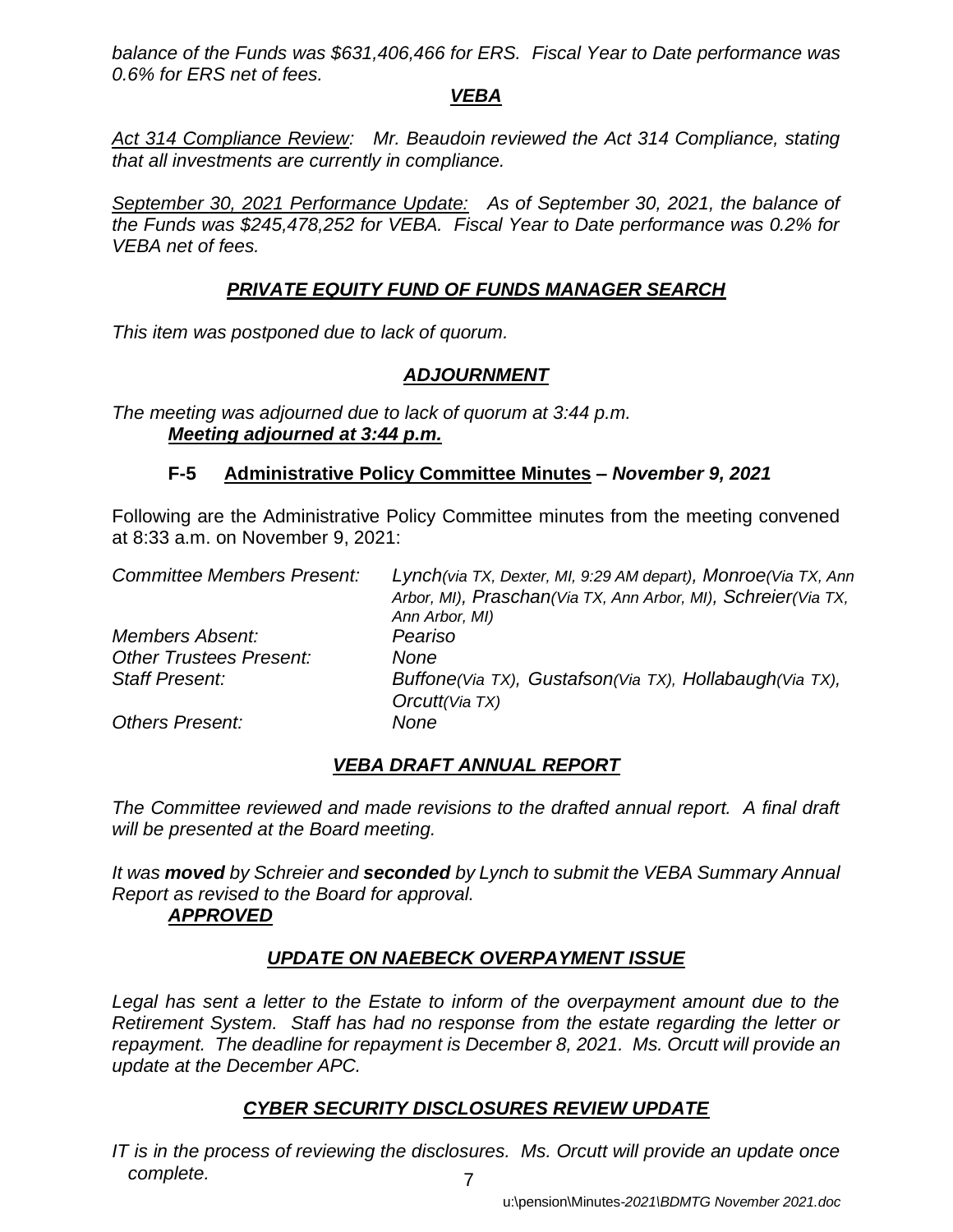#### *DC PLANS RFP DISCUSSION AND INITIAL DRAFT*

*The Committee reviewed the RFP draft and noted not to include the Roth IRA or the Executive 401a as they are both under the oversight of the City not the System. Mr. Schreier suggested to remove the due diligence aspect of the RFP and focus only on the MissionSquare investment lineup and associated fees as an RFP will be done later which will cover the due diligence. The Committee agreed with Mr. Schreier and decided to discuss further at the Board with legal counsel before proceeding.* 

## *ADJOURNMENT*

*It was moved by Schreier and seconded by Praschan to adjourn the meeting at 9:31 a.m.*

#### *Meeting adjourned at 9:31 a.m.*

#### **F-6 Audit Committee Minutes** *– November 9, 2021*

Following are the Audit Committee minutes from the meeting convened at 1:04 p.m. on November 9, 2021:

| <b>Committee Members Present:</b> | Monroe(Via TX, Washtenaw County, MI), Nerdrum(Via TX,<br>Ann Arbor, MI), Praschan (Via TX, Ann Arbor, MI), |
|-----------------------------------|------------------------------------------------------------------------------------------------------------|
| <b>Members Absent:</b>            | None                                                                                                       |
| <b>Other Trustees Present:</b>    | None                                                                                                       |
|                                   |                                                                                                            |
| <b>Staff Present:</b>             | Buffone(Via TX), Gustafson(Via TX), Hollabaugh(Via TX), Orcutt(Via<br>TX)                                  |
| <b>Others Present:</b>            | None                                                                                                       |

## *PENSION ADMINISTRATION SOFTWARE RFP DISCUSSION/DECISION*

*Staff provided a final summary of the RFP submissions for the Committee to review. After a brief discussion with Staff it was the general consensus to move forward with Milliman as the vendor for the Pension Administration Software. Ms. Nerdrum will provide an update for the Board at the next meeting.*

*It was moved by Monroe and seconded by Praschan to hire Milliman as the Pension Software Administration System, pending review of contract documents by the Board's legal counsel and any recommended additional due diligence.* 

#### *Approved*

## *NEXT AC MEETING DATE*

*The December AC meeting was scheduled for December 14, 2021 at 10:00 AM.*

## *ADJOURNMENT*

*It was moved by Monroe and seconded by Praschan to adjourn the meeting at 1:21 p.m.*

#### *Meeting adjourned at 1:21 p.m.*

**F-7 Legal Report**